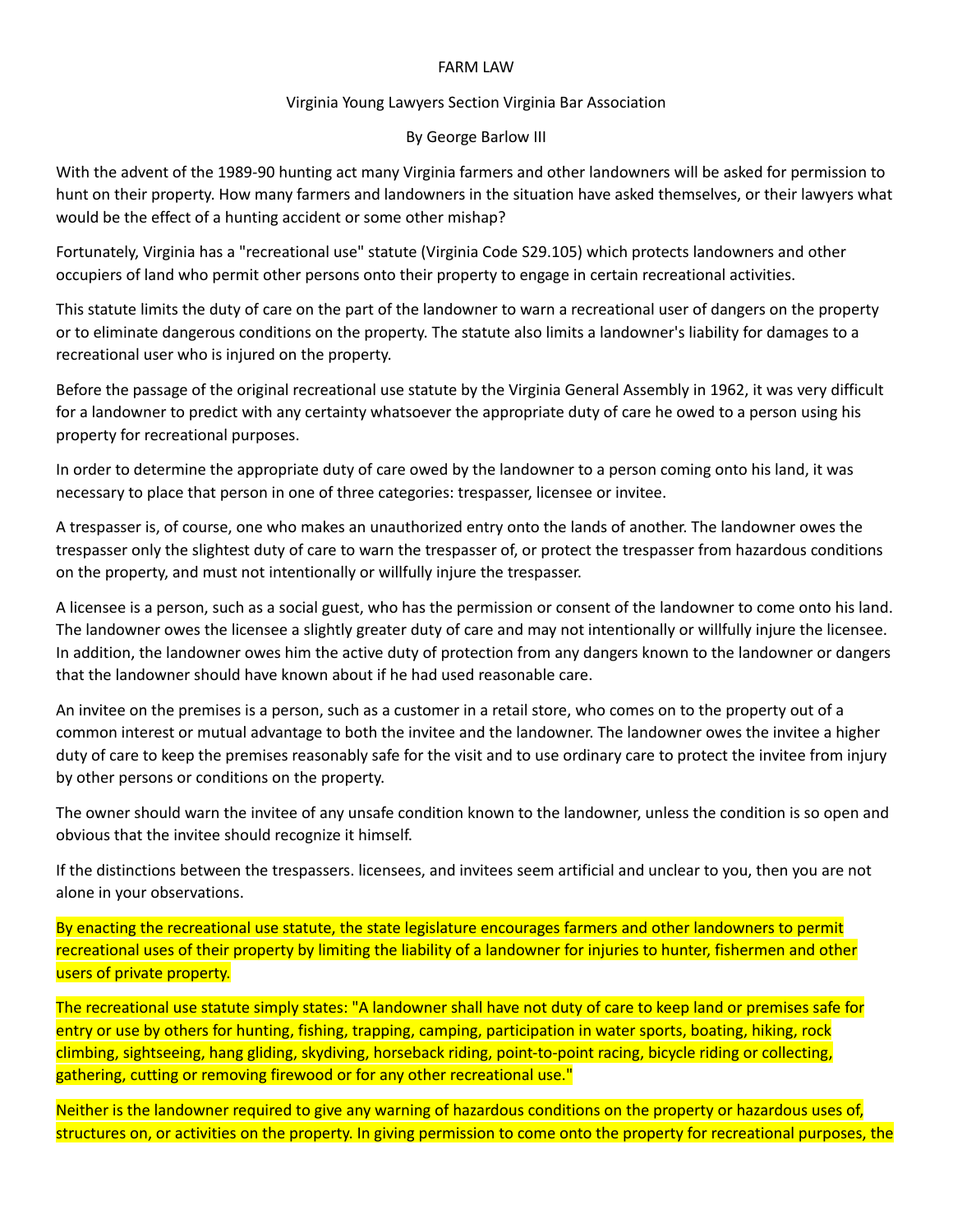farmer or other landowner does not impliedly or expressly represent that the premises are safe for a recreational activity.

The law specifically says that granting permission to use the property for recreational purposes does not make the person coming onto the property an invitee thus avoiding the high standard of care owed to invitees. The landowner further assumes no responsibility for and incurs no liability for, any intentional or negligent act by the person coming onto the property or any other person.

Although this statute gives landowners great protection from liability for injuries to people using their property, liability of a landowner is not limited if an injury occurs because of the landowner's gross negligence or willful or malicious failure to guard or warn against a dangerous condition, use, structure or activity.

If a landowner actually knows of a condition on his property that will probably result in injury to the recreational user if the user is not warned, or other precautions are taken, then the landowner is well advised to avoid the harm or injury by giving the warning or repairing the hazardous condition. There is not duty to warn of conditions that are obvious to the recreational user exercising reasonable care.

In most instances, a cliff would be considered an open and obvious hazard, with no attendant duty to warn of its presence. There is, however, a duty to warn of conditions that will likely cause injury to a recreational user, but are at the same time not open and obvious. Frankly, it is difficult to think of examples or this type of condition that might be encountered by a recreational user.

The recreational use statute does not limit the liability of a landowner if that landowner receives a fee for giving the recreational user permission to enter onto his land and engage in one of the listed recreational activities. This is where the standard of care owed to an invitee comes back into play. Because the landowner receives come gain for giving permission to come onto the property, he must take more affirmative steps to protect the user from harm.

If, however, a landowner leases property to the Commonwealth of Virginia or the use of his land by the public for recreational purposes, the Commonwealth will be considered the "landowner" and the actual landowner will be immune from liability arising out of the recreational use.

If the actual landowner is sued by an injured recreational user, the Commonwealth agrees to provide all necessary legal assistance and the costs of that assistance for the landowner defending the suit.

Unfortunately, there are almost no cases in Virginia explaining the application of the recreational use law. In the one case that talks about this law at any length, the court stated that "...under Virginia law, the landowner, ...owned no duty of care to keep the land or premises safe for entry or use by others for sightseeing, nor under the law of the State of Virginia was the landowner required to give any warning of hazardous conditions or sues of, structures on, or activities on such land or premises to any person entering the land." (Hamilton v. United States, 371 F.Supp.230 (E.D. Va. 1974)). This case was decided under an old version of the recreational use law, which protected landowners from injuries to hunters, fishermen and sightseers. The law has since been expanded to cover a great variety of recreational uses.

Virginia's recreational use statute provides comprehensive protection to farmers and other owners of real property who give permission to other people to come onto their property for various recreational purposes, including hunting, fishing and cutting firewood.

This statute gets rid of the trespasser-licensee-invitee distinction unless of course the recreational user is charged a fee for the use of the property. The landowner has no duty to warn or guard against dangers on the property unless he knows of some hidden danger that is very likely to cause injury.

George Barlow is an attorney with the law firm of Wharton, Aldhizer & Weaver at his offices in Harrisonsburg. His area of *practice included general corporate law, creditors' rights and environmental law. His phone number is 703-434-0316.*

*For more information about legal concerns contact the Virginia Lawyer Referral Service at 1-800-552-7977.*